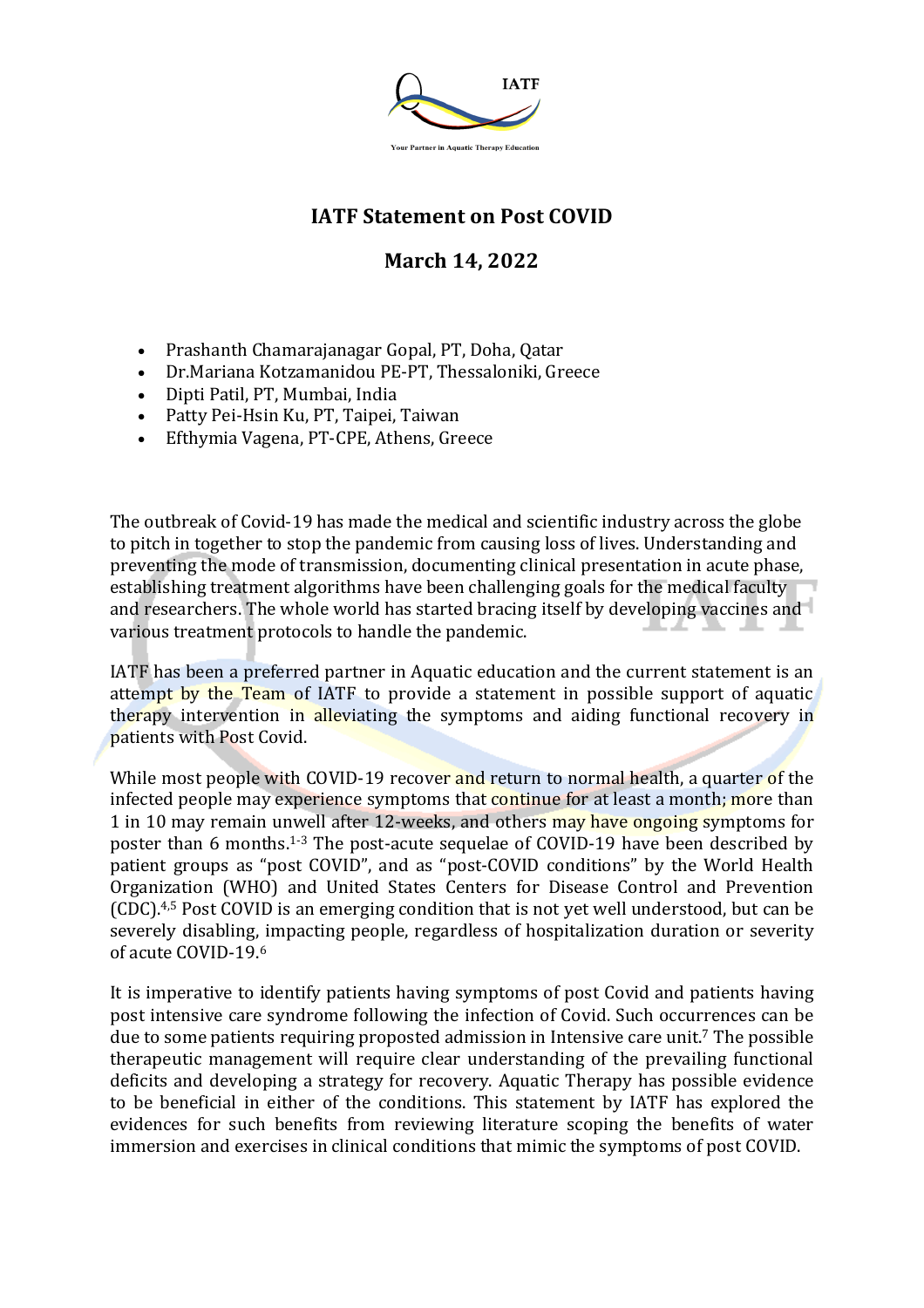

- Current knowledge demonstrates that post COVID can affect multiple body systems including the respiratory, cardiovascular, renal, endocrine, and immune systems. Post Covid can be multi-dimensional, spanning symptoms and impairments across neuromuscular, mental, and cognitive functions.<sup>8-10</sup>
- Post COVID may also be experienced as episodic and unpredictable in nature, with symptoms fluctuating and changing over time while causing an impact on people's functional ability, social and family life, ability to work, and quality of life.<sup>6,11,12</sup>
- People with post COVID present with clusters of overlapping symptoms such as fatigue or exhaustion, chest pressure or tightness, shortness of breath, headache, and cognitive dysfunction.<sup>13,14</sup>
- Minor symptoms are treated symptomatically with medications. Etiology behind the symptoms, if any, like pulmonary embolism, cerebrovascular accident, coronary artery disease, must be treated as per the standard protocol. Chest physiotherapy and neuro rehabilitation is important in patients with pulmonary and neuromuscular sequelae.<sup>15</sup>
- At the time being, there is little evidence to support any specific way of handling post COVID syndromes due to the limited understanding of this newly emerged disease. Current clinical guidelines and reviews suggest holistic and multidisciplinary approach to deal with such complexity. $11,16,17$  Though rehabilitation is believed to be beneficial for post COVID,<sup>18,19</sup> it should be noted that any rehabilitation program should only happen after evaluating for symptoms that need further investigation to ensure the treatment is rendered safely.<sup>2</sup>
- Since it is a new disease, the knowledge regarding post term effects and treatment options are still evolving. The exact pathophysiological mechanism of symptoms is yet to be identified and it may vary from individual to individual with multiple mechanisms contributing to symptoms.<sup>15</sup>



Fig. 2. Various pathophysiological mechanism of "Long COVID".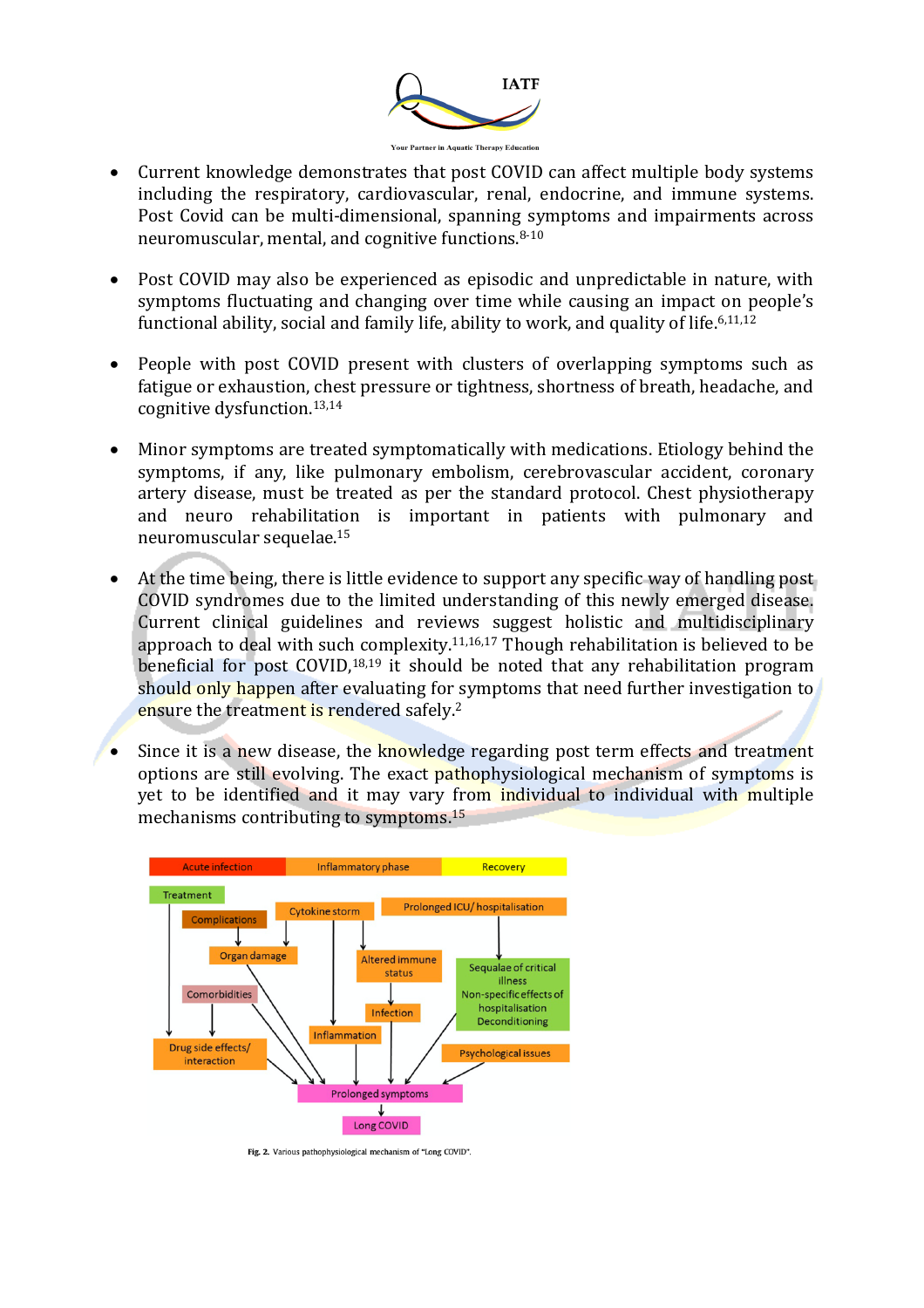

- Considering the benefits of water immersions and several adjustable factors utilizing physical and fluid mechanical properties of water<sup>20</sup>, aquatic therapy might be able to play a role in the rehabilitation program.
- Implementation of aquatic therapy, has to follow the principles suggested by current guidelines, indicating that treatment needs to be individualized, based on each patient's condition, and the therapists must work in coordination with interdisciplinary professions.<sup>2,11,21</sup>
	- **Chronic Fatigue Syndrome (CFS):** Existing literature identifies similarities between CFS and post COVID.<sup>22,23</sup> This necessitates the therapist to navigate carefully in drawing parallel therapy options between the two. The intention needs to be for not causing harm but to facilitate recovery; vital sign such as oxygen saturation, heart rate and subjective scales for observing fatigue – should be monitored closely and constantly. The exercise program treating fatigue, pain, and physical functions usually starts with low intensity and increase in a gradual graded manner. $24$

• Patients with CFS may experience onset of a key symptom - Post Exertional Malaise (PEM). It is described as a cluster of symptoms following mental or physical exertion, PEM often involves a loss of physical or mental stamina, rapid muscle or cognitive fatigability, and sometimes lasting 24 hours or more. <sup>25</sup> Pacing, or activity management, guided by perceived symptom levels encourages engagement in activities and avoids exacerbation of symptoms, conserving energy and enabling participation in meaningful activities.26

Self-paced exercise could be designed and safely performed in aquatic therapy setting for people with ME/CFS.<sup>27</sup> Moreover, water-immersed environment could provide physiological benefits for reducing pain, fatigue, mechanical loading on joints, as well as increase blood flow and muscle relaxation, potentially aiding recovery from exertion.

**Shortness of Breath:** Breathless is a common manifestation following COVID-19 infection and in people with post COVID and thus pulmonary or respiratory rehabilitation is recommended.<sup>23</sup> Though head out of water immersion may increase abdominal or chest wall pressure, the unique properties of water could provide a high-support, low-impact environment which enables higher intensity and duration of exercise while sustaining oxygen saturation.<sup>28,29</sup>

In this perspective, water-based training for respiratory dysfunction might be a suitable alternative for people with difficulty in completing land-based training programs or in people with comorbidities. $28,30$ 

Starting at depth below chest level and progressing towards shoulder depth over period of intervention has been proven beneficial by Aquatic therapists rendering therapy sessions to patients recovering from post Covid. As this is an anecdotal evidence, essential observation, monitoring and precautions are recommended.

**Muscular Symptoms:** Muscular pain, tightness and weakness might occur in post COVID.<sup>13,14</sup> However, some neuromuscular weakness could be the resulted of post intensive care syndrome (PICS), which is different from post COVID.<sup>6</sup>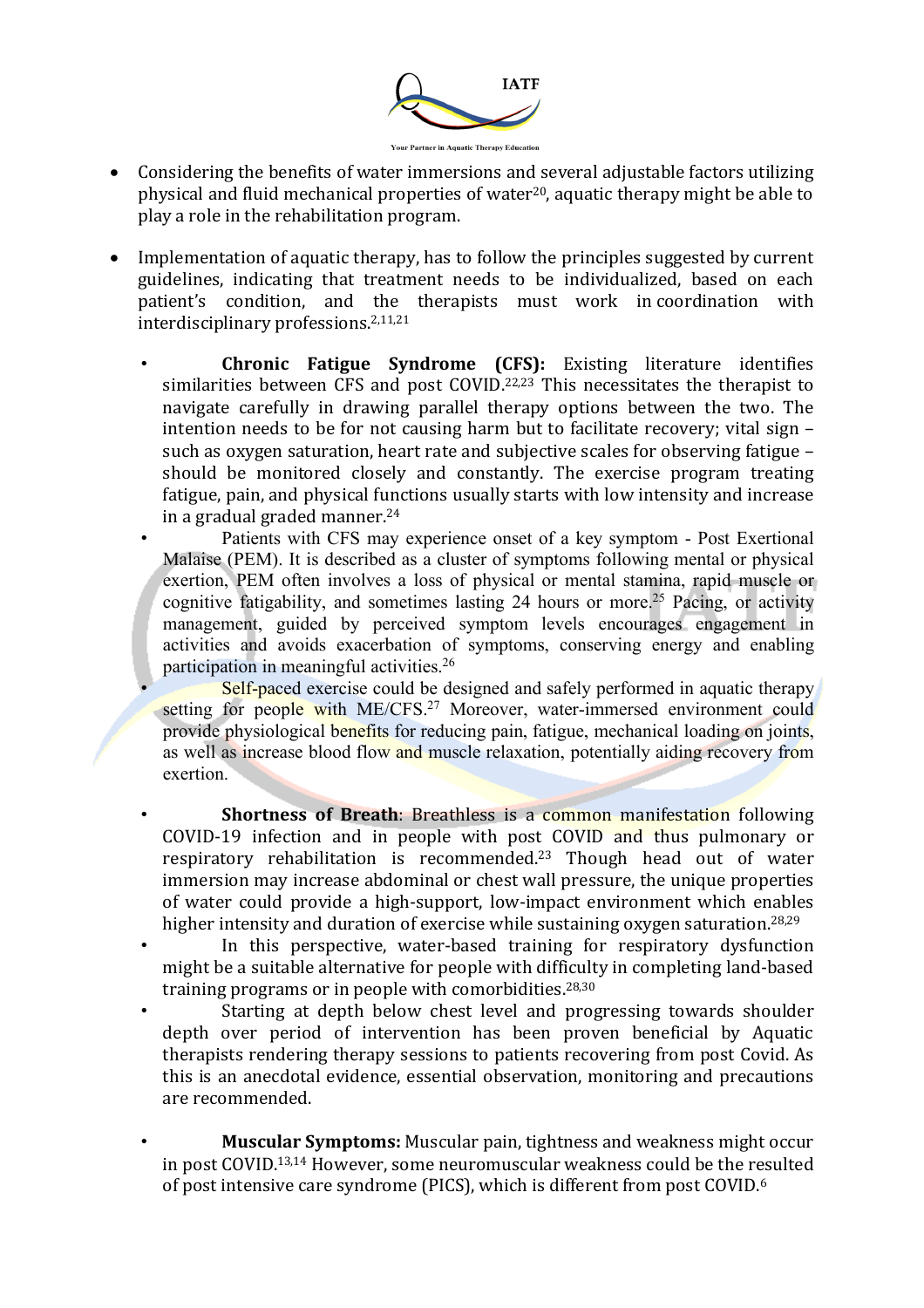

- Immersion in water with suitable warmth has effect on easing pain and reducing stiffness. In addition, specific properties of water could be used to provide graded exercise, as these allow for ease of movements, and hence prompt better conditions for exercise programs. $31$
- **Cognitive Dysfunction or "Brain Fog":** Many people with post COVID experience "brain fog," which demonstrates as confusion and memory loss.<sup>2</sup> It may vary between individuals and has been attributed to various mechanisms.<sup>23</sup> It can also be part of pre-existing  $CFS$ .<sup>32</sup>
- In previous studies, immersion in water was found to increase cerebral blood perfusion<sup>33</sup> and seemed to enhance the cognitive performance.<sup>34</sup> Other studies have demonstrated movement in water has an influence on the cortical activation, providing support for aquatic intervention for facilitating cognitive dysfunction.35
- Water immersion with activities challenging the cognitive tasks in water can have positive influence on improving cognitive abilities.<sup>36</sup>
- Monitoring of vital signs before, during and after the therapy sessions are essential to document any positive or adverse response that would alter the programs design in the following sessions. $15$
- Using the appropriate outcome measures for fatigue, muscle weakness, dyspnoea, cognitive function, quality of life will be crucial to determine the impact of aquatic intervention in these people.
- **Post COVID** patients with associated comorbidities such as diabetes, obesity, cardiovascular disorders, and any preexisting health concerns must be monitored closely because water environment might impact the system differently.
- At the moment, evidence-based recommendation for any specific intervention approach is limited. For people with greater functional limitation and comorbidities, aquatic therapy is a potential alternative to successfully proceed the rehabilitation program. Decision making for exercise choice should be based on not only the best available expertise of the therapist and practical considerations, but also preferences of the patients.
- Providing patient education and orientation to the pool environment will assist the patients to participate in decision making. With the paradigm shift in health care delivery, the one that has garnered most attention is the aim for health care to be "patient-centered by providing care that is respectful of and responsive to individual patient preferences, needs and values and ensuring that patient values guide all clinical decisions.37
- Patient-centered care (or person-centered care) empowers patients to actively participate in decision making, which is ought to be established for setting post COVID treatment plan.<sup>38</sup> Considering the clinical complexity and uncertainties of post COVID, functioning therapeutic relationships are critical in maintaining safe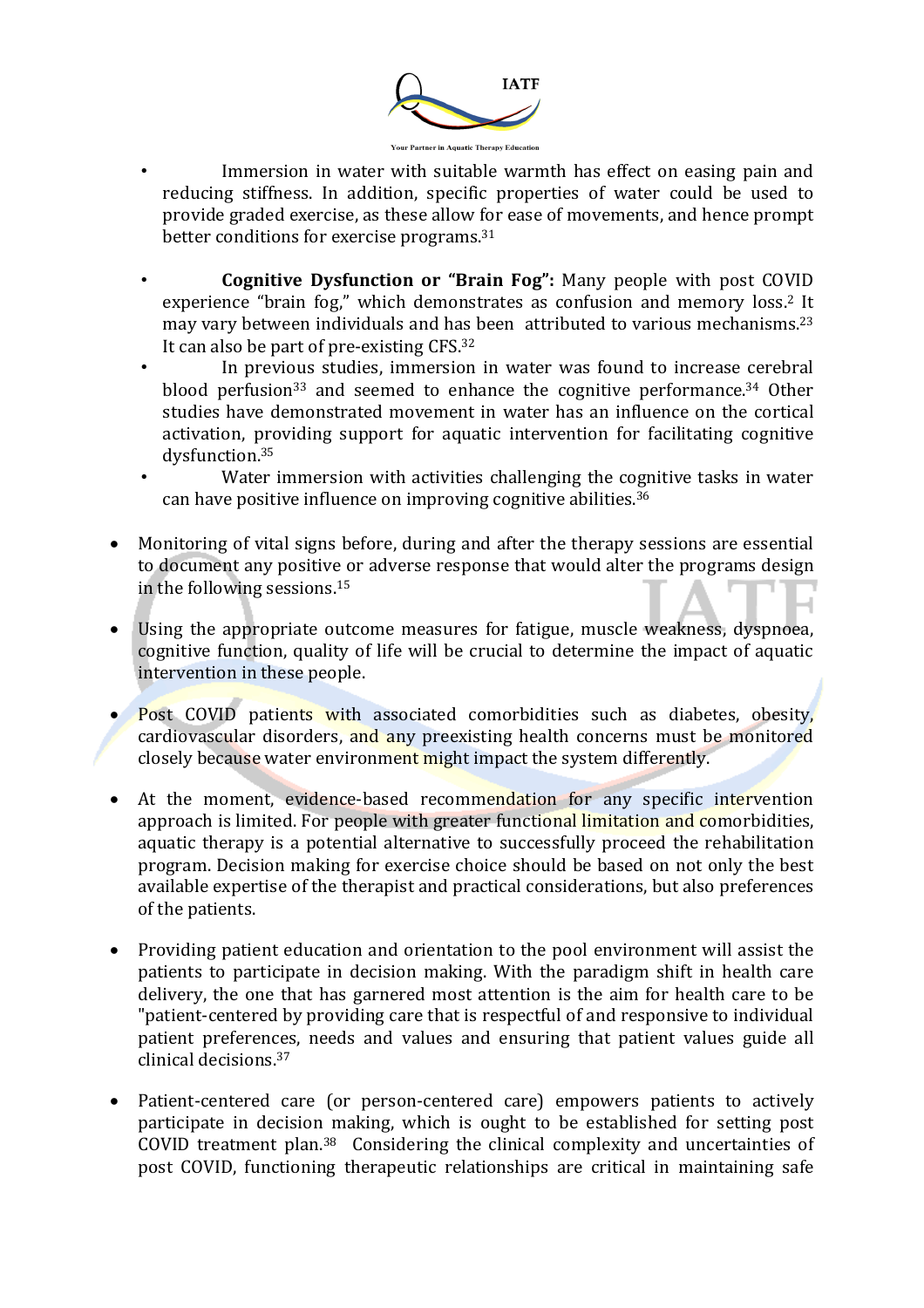

rehabilitation approaches, through recognition, validation and inclusion of patient experiences as a means of personalizing treatment. This mode of healthcare delivery can be applicable in strategic aquatic therapy planning for patients with post Covid.

- As there may not be definite guidelines for choosing aquatic therapy as therapeutic approach for assisting recovery from post Covid; this statement identifies certain situations where aquatic therapy can be a choice.
	- Physical weakness that constrains patients from training on land (e.g., obesity, deconditioning).
	- Benefits of water immersion that may improve muscle work efficiency, relaxation and oxygenation apost with providing a safe environment in reducing the injuries owing to risk of fall.
	- As an alternative approach to explore when there is a recovery plateau (e.g., the improvement slows down or remains at same level for 2 weeks after land-based therapy).
	- Patient preferences as one of the indications of starting or continuing aquatic therapy.
- While Aquatic therapy can support recovery in patients with postCOVID, a certain precautionary measures may be essential or therapy may be differed in the certain clinical situations.
	- Irrecoverable desaturation  $\leq 90\%$  with periodic testing on a pulse oximeter in the facility.
	- Mean arterial pressure (MAP) < 65 mmHg tested on sphygmomanometer in the facility.
	- Severe Tachycardia or Cardiac arrhythmias.
	- Severe neurological dysfunction lack of cognitive abilities to follow instructions.
	- Active infections fever.
	- Systemic conditions limiting water immersion.
	- A repeat positive test result resulting in aggravation of symptoms requiring medical attention.
	- Patient preferences finds land therapy effective.
- The pathophysiology of the post COVID remains unclear and the post-term effects of any treatment still need further exploration and research. The current recommendations are based on the prevailing data and might change based on the data obtained in future.

Disclaimer: The Association IATF has based its statement on the best available *information.* IATF excludes any liability for any direct, indirect, incidental damages or any other damages that would result from, or be connected with the use of the information *presented in this document*.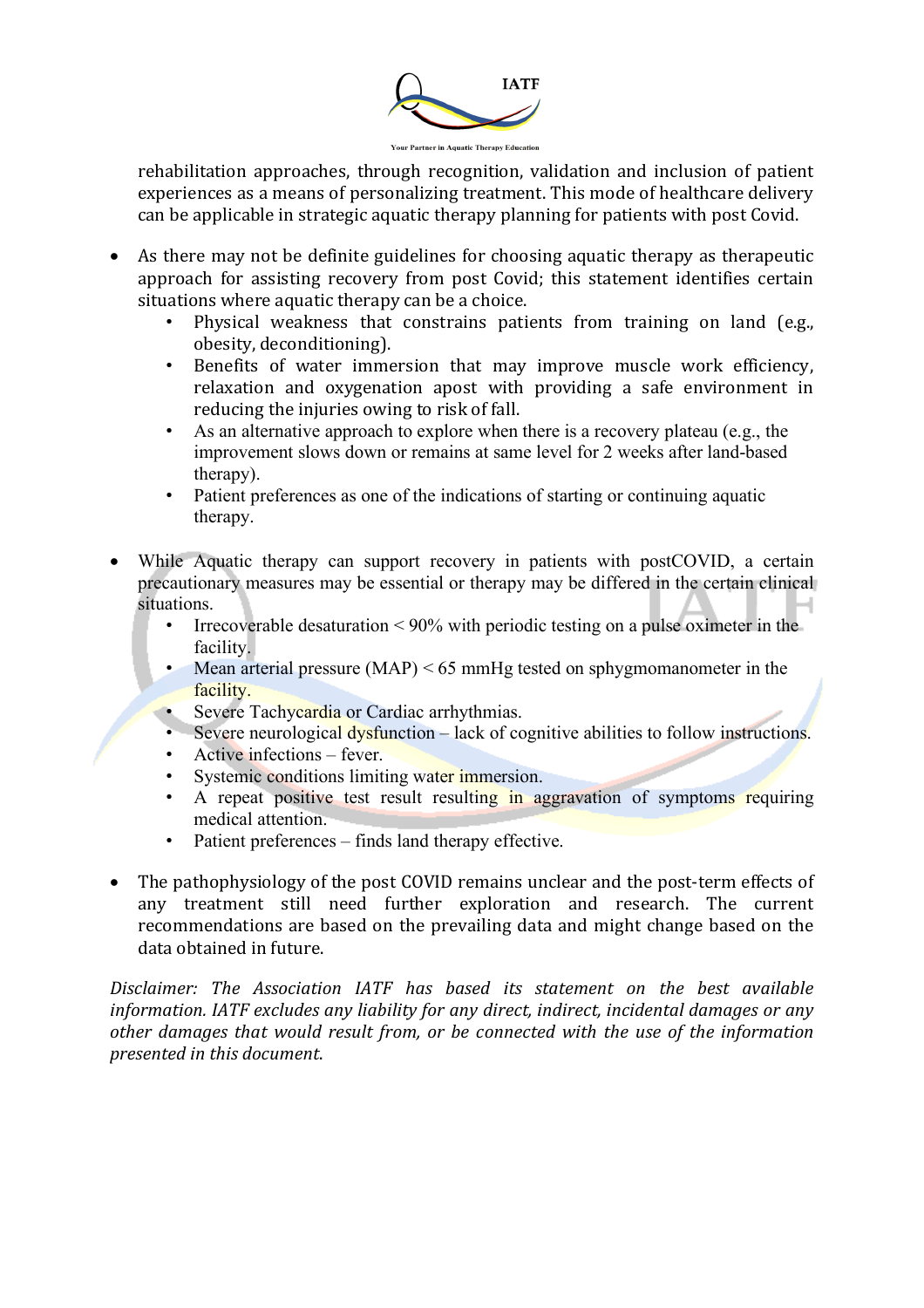

## **References**

- 1. World Physiotherapy. World Physiotherapy Response to COVID-19 Briefing Paper 9. Safe rehabilitation approaches for people living with Post COVID: physical activity and exercise. In: World Physiotherapy London, UK; 2021. *Available at: https://world.physio/sites/default/files/2021-07/Briefing-Paper-9-Post-Covid-FINAL-English-202107.pdf*.
- 2. National Institute for Health Care Excellence (NICE). COVID-19 rapid guideline: managing the post-term effects of COVID-19. NICE Guideline [NG188]. Updated Nov 11, 2021. Accessed Dec. 16, 2021. *Available at: https://www.nice.org.uk/guidance/ng188*.
- 3. Office for National Statistics. The prevalence of post COVID symptoms and COVID-19 complications. 2020. Updated Dec 16, 2021. Accessed Dec 16, 2021. *Available at: https://www.ons.gov.uk/news/statementsandletters/theprevalenceofpostCovidsymptom sandCovid19complications*.
- 4. Centres for Disease Control and Prevention. Post-COVID Conditions. Updated Sep 16, 2021. Accessed Dec 16, 2021. *Available at: https://www.cdc.gov/coronavirus/2019-ncov/post-term-effects/*.
- 5. World Health Organization. Global COVID-19 clinical platform case report form (CRF) for post COVID condition (post COVID-19 CRF). Updated Feb 9, 2021*.* Accessed Dec 16, 2021. *Available at: https://www.who.int/publications/i/item/global-Covid-19-clinical-platform-case-report-form-(crf)-for-post-Covid-conditions-(post-Covid-19-crf-)*.
- 6. Rajan S, Khunti K, Alwan N, et al. In the wake of the pandemic: preparing for Post COVID. 2021.
- 7. Nakanishi N, Liu K, Kawakami D, et al. Post-Intensive care syndrome and its new challenges in coronavirus disease 2019 (COVID-19) pandemic: a review of recent advances and perspectives. *Journal of Clinical Medicine.* 2021;10(17):3870.
- 8. Nalbandian A, Sehgal K, Gupta A, et al. Post-acute COVID-19 syndrome. *Nature medicine.* 2021;27(4):601-615.
- 9. Baig AM, Khaleeq A, Ali U, Syeda H. Evidence of the COVID-19 virus targeting the CNS: tissue distribution, host–virus interaction, and proposed neurotropic mechanisms. *ACS chemical neuroscience.* 2020;11(7):995-998.
- 10. Wang J, Wang B, Yang J, et al. Research advances in the mechanism of pulmonary fibrosis induced by coronavirus disease 2019 and the corresponding therapeutic measures. *Chinese journal of burns.* 2020;36(8):691-697.
- 11. Shah W, Hillman T, Playford ED, Hishmeh L. Managing the post term effects of Covid-19: summary of NICE, SIGN, and RCGP rapid guideline. *bmj.* 2021;372.
- 12. National Institute for Health Research. Living with COVID19 Second Review. Updated Mar 16, 2021. Accessed Dec. 16, 2021. *Available at: https://evidence.nihr.ac.uk/themedreview/living-with-Covid19-second-review/#What*.
- 13. Ziauddeen N, Gurdasani D, O'Hara ME, et al. Characteristics of Post Covid: findings from a social media survey. *medRxiv.* 2021.
- 14. Davis HE, Assaf GS, McCorkell L, et al. Characterizing post COVID in an international cohort: 7 months of symptoms and their impact. *Available at SSRN 3820561.* 2021.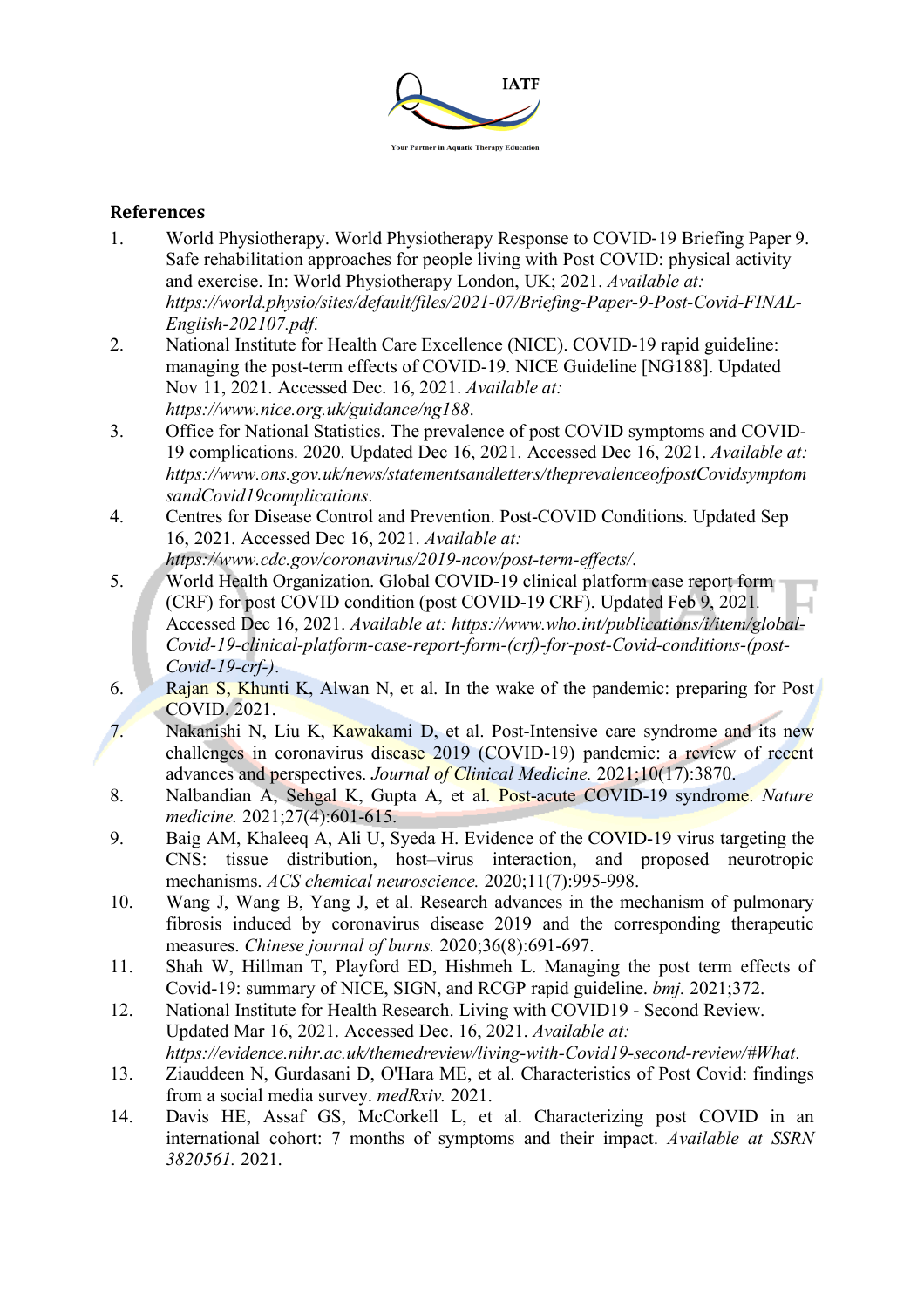

- 15. Raveendran A, Jayadevan R, Sashidharan S. Post COVID: an overview. *Diabetes & Metabolic Syndrome: Clinical Research & Reviews.* 2021.
- 16. Olliaro PL. An integrated understanding of post-term sequelae after acute COVID-19. *The Lancet Respiratory Medicine.* 2021.
- 17. Carson G. Research priorities for Post Covid: refined through an international multistakeholder forum. *BMC medicine.* 2021;19(1):1-4.
- 18. Wise J. Post Covid: WHO calls on countries to offer patients more rehabilitation. In: British Medical Journal Publishing Group; 2021.
- 19. Iqbal A, Iqbal K, Ali SA, et al. The COVID-19 sequelae: a cross-sectional evaluation of post-recovery symptoms and the need for rehabilitation of COVID-19 survivors. *Cureus.* 2021;13(2).
- 20. Becker BE. Aquatic therapy: scientific foundations and clinical rehabilitation applications. *Pm&r.* 2009;1(9):859-872.
- 21. Gorna R, MacDermott N, Rayner C, et al. Post COVID guidelines need to reflect lived experience. *The Lancet.* 2021;397(10273):455-457.
- 22. Mackay A. A Paradigm for Post-Covid-19 Fatigue Syndrome Analogous to ME/CFS. *Frontiers in Neurology.* 2021:1334.
- 23. Crook H, Raza S, Nowell J, Young M, Edison P. Post Covid—mechanisms, risk factors, and management. *bmj.* 2021;374.
- 24. Larun L, Brurberg KG, Odgaard-Jensen J, Price JR. Exercise therapy for chronic fatigue syndrome. *Cochrane database of systematic reviews.* 2019(10).
- 25. Carruthers BM, Jain AK, De Meirleir KL, et al. Myalgic encephalomyelitis/chronic fatigue syndrome: clinical working case definition, diagnostic and treatment protocols. *Journal of chronic fatigue syndrome.* 2003;11(1):7-115.
- 26. Goudsmit EM, Nijs J, Jason LA, Wallman KE. Pacing as a strategy to improve energy management in myalgic encephalomyelitis/chronic fatigue syndrome: a consensus document. *Disability and rehabilitation.* 2012;34(13):1140-1147.
- 27. Broadbent S, Coetzee S, Beavers R. Effects of a short-term aquatic exercise intervention on symptoms and exercise capacity in individuals with chronic fatigue syndrome/myalgic encephalomyelitis: a pilot study. *European journal of applied physiology.* 2018;118(9):1801-1810.
- 28. McNamara RJ, McKeough ZJ, McKenzie DK, Alison JA. Water-based exercise training for chronic obstructive pulmonary disease. *Cochrane database of systematic reviews.* 2013(12).
- 29. Perk J, Perk L, Boden C. Cardiorespiratory adaptation of COPD patients to physical training on land and in water. *European Respiratory Journal.* 1996;9(2):248-252.
- 30. McNamara RJ, McKeough ZJ, McKenzie DK, Alison JA. Water-based exercise in COPD with physical comorbidities: a randomised controlled trial. *European Respiratory Journal.* 2013;41(6):1284-1291.
- 31. Bidonde J, Busch AJ, Webber SC, et al. Aquatic exercise training for fibromyalgia. *Cochrane Database of Systematic Reviews.* 2014(10).
- 32. Wong TL, Weitzer DJ. Post COVID and myalgic encephalomyelitis/chronic fatigue syndrome (me/cfs)—a systemic review and comparison of clinical presentation and symptomatology. *Medicina.* 2021;57(5):418.
- 33. Pugh CJ, Sprung V, Ono K, et al. The effect of water immersion during exercise on cerebral blood flow. 2015.